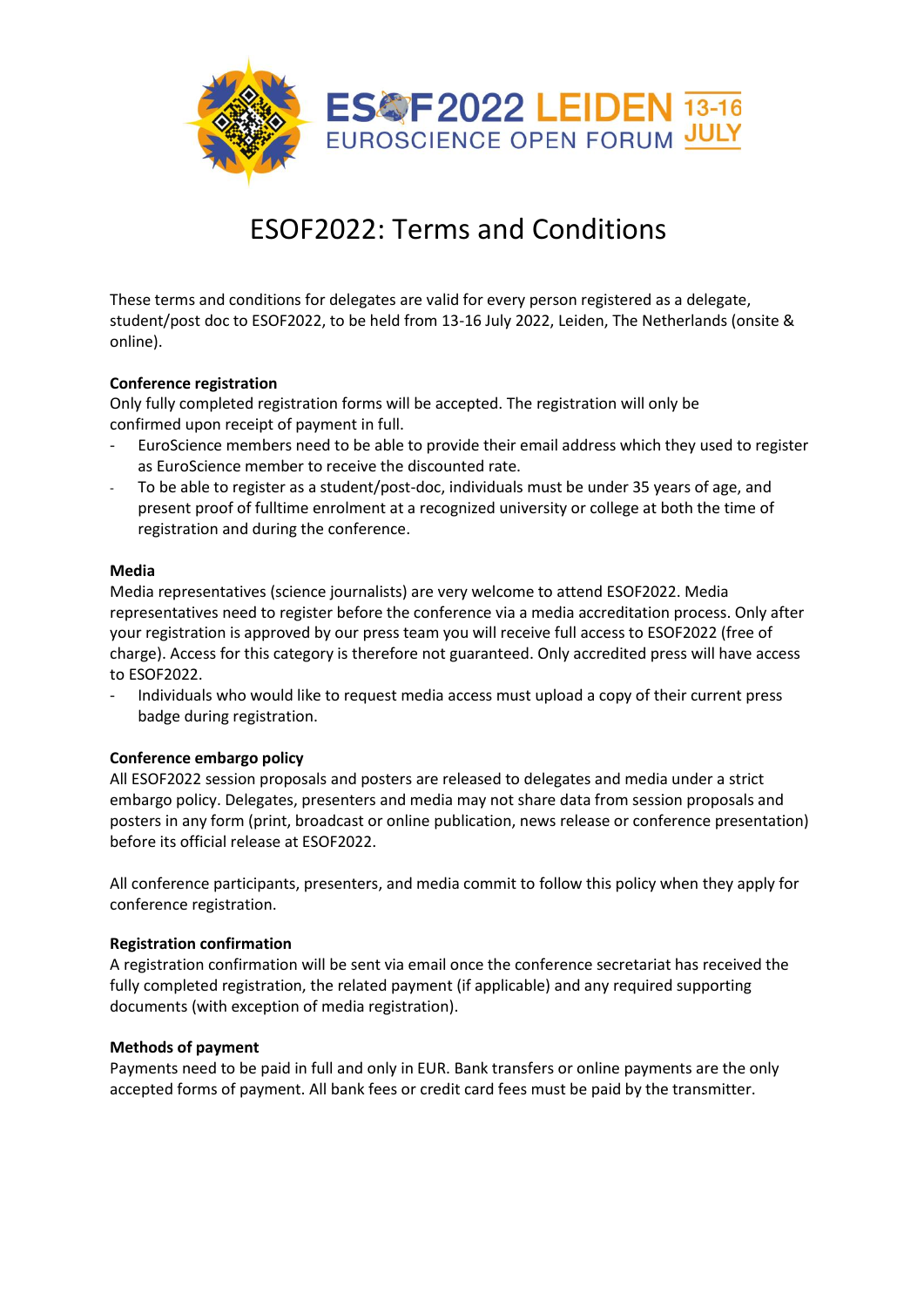

# **Letter of invitation**

Letters of invitations required for VISA applications can be requested by sending an email to the conference secretariat. A letter will only be sent to those who have registered and paid their registration fee. Failure to acquire a VISA in time to travel is unfortunately not a valid reason for a refund of your registration fee.

# **Cancellation policy and changes**

Please note that notification of cancellation of registration must be sent by email to [esof@congressbydesign.com.](mailto:esof@congressbydesign.com) For cancellations received **up to and including 13 June 2022**, a cancellation fee of 25% will be charged. For cancellations received after 13 June 2022 no refund will be given, full amount required.

- For those who have registered for the onsite ESOF2022 congress and would like to change their participation from onsite to online only, can do so up to and including 13 June 2022 and receive a refund for the difference in the registration fee. Unfortunately, no refund can be granted to those who change their registration this way after 13 June 2022 (name change remains possible)
- If the onsite (in-person) ESOF2022 Congress is cancelled by the organisation in case of force majeure, the participant will be offered an online registration and will receive a reimbursement of the difference between the online and onsite registration fee. No travel and accommodation will be reimbursed.
- No refunds for cancellations of online participations.
- Name changes are possible. Name changes are not accepted, unless the participant is from the same company. A handling fee of EUR 40 per registration will be charged for every modification received after 13 June 2022. All refunds will be processed after the Congress.

#### **Payment methods**

We accept payments by credit card (Visa and Mastercard), bank transfer and iDEAL (Dutch participants). Any additional fees (e.g. bank charges) are at own expense.

#### **Cancellation of the conference**

In the event that the conference cannot be held or is postponed due to circumstances beyond the control of the ESOF2022 organizers and the conference organizers (force majeure) neither the ESOF2022 nor the conference organizers can be held liable by delegates or sponsors for any damages, financial or other losses incurred, etc.

Under these circumstances, ESOF2022 reserves the right to retain the entire registration fee to use for a future conference or to reimburse the delegate after deducting costs that have already incurred for the organization of the conference which could not be covered by third parties.

#### **Modification of the programme**

The ESOF2022 and the conference organizers reserve the right to modify the programme, which is published as indication.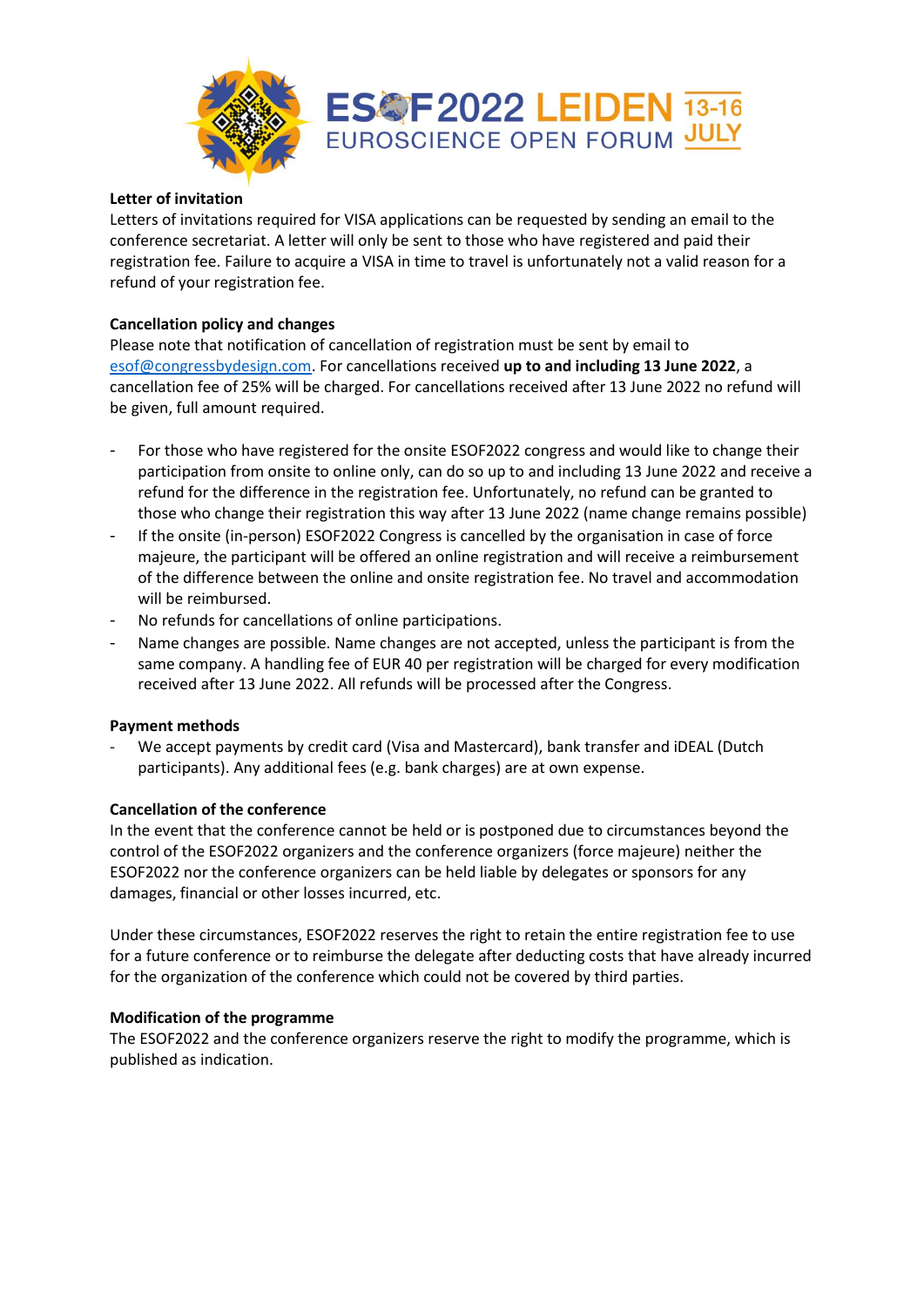

# **Data protection and sharing of contact details with third parties (Privacy policy)**

Personal data will be collected, processed, and stored by Congress by design (the "Processor"), on behalf of the ESOF2022 organizers, in its capacity as data controller, and shared with the ESOF2022 organizers. Congress by design will share registrant names with 3rd parties for the purpose of organising the Congress only.

Delegates' personal data will be retained securely and under the applicable law, you may, at any time, request access to your personal data, as well as its rectification, erasure or limited processing, portability of your data, or oppose to the processing by written request addressed to the Data Controller through the e-mail address [esof@congressbydesign.com.](mailto:esof@congressbydesign.com)

Congress by design does not give your personal information to anyone else unless one of the following applies:

- You would reasonably expect that your information will be passed on to the recipient as part of the provision of products or services to you ancillary to your registration for this conference;
- You have consented:
- It is required or authorized by law;
- It will prevent or lessen a serious and imminent threat to somebody's life or health;
- It is reasonably necessary for the enforcement of the criminal law or of a law imposing a pecuniary penalty, or for the protection of public revenue.

# **Extra Covid-19 clause**

We recognise that for travellers from countries not connected to the EU DCC (Digital Covid Certificate) the entry requirements to and from The Netherlands can be subject to change. For those delegates we offer an extended cancellation policy, this means that in addition to the existing terms and conditions for registration the following refund options are applicable:

- Delegates that have registered and paid for the onsite (in-person) ESOF2022 can either request to participate online only and receive refund of the registration fee difference or cancel their registration with a full or partial refund (see below) if either of the following applies:
	- $\circ$  The entry rules related to the COVID-19 pandemic, for The Netherlands are such that the participant is not allowed to enter The Netherlands OR the participant is required to (self) quarantine in The Netherlands upon arrival;
	- $\circ$  The (re-)entry rules related to the COVID-19 pandemic, for the participant's country of residence are such that the participant is not allowed to return to its country of residence or required to (self) quarantine upon arrival\*\*.

If any of the above is the case and the Participant decides to cancel the registration completely it must be done in writing. If the cancellation is received:

Latest on 13 June, 2022 participant will receive a full refund;

Latest on 30 June, 2022 participant will receive a refund in the amount of 75% of the amount paid. \*\* Delegate may be asked to provide information showing this.

For more information, please refer to the Dutch government website [here.](https://www.rijksoverheid.nl/onderwerpen/coronavirus-covid-19/algemene-coronaregels/kort-overzicht-coronamaatregelen)

#### **Photo and video consent**

Since the events during ESOF2022 will be filmed and photographed, you hereby agree that, by attending the conference, your image and/or voice may be recorded and published or broadcasted through different media.